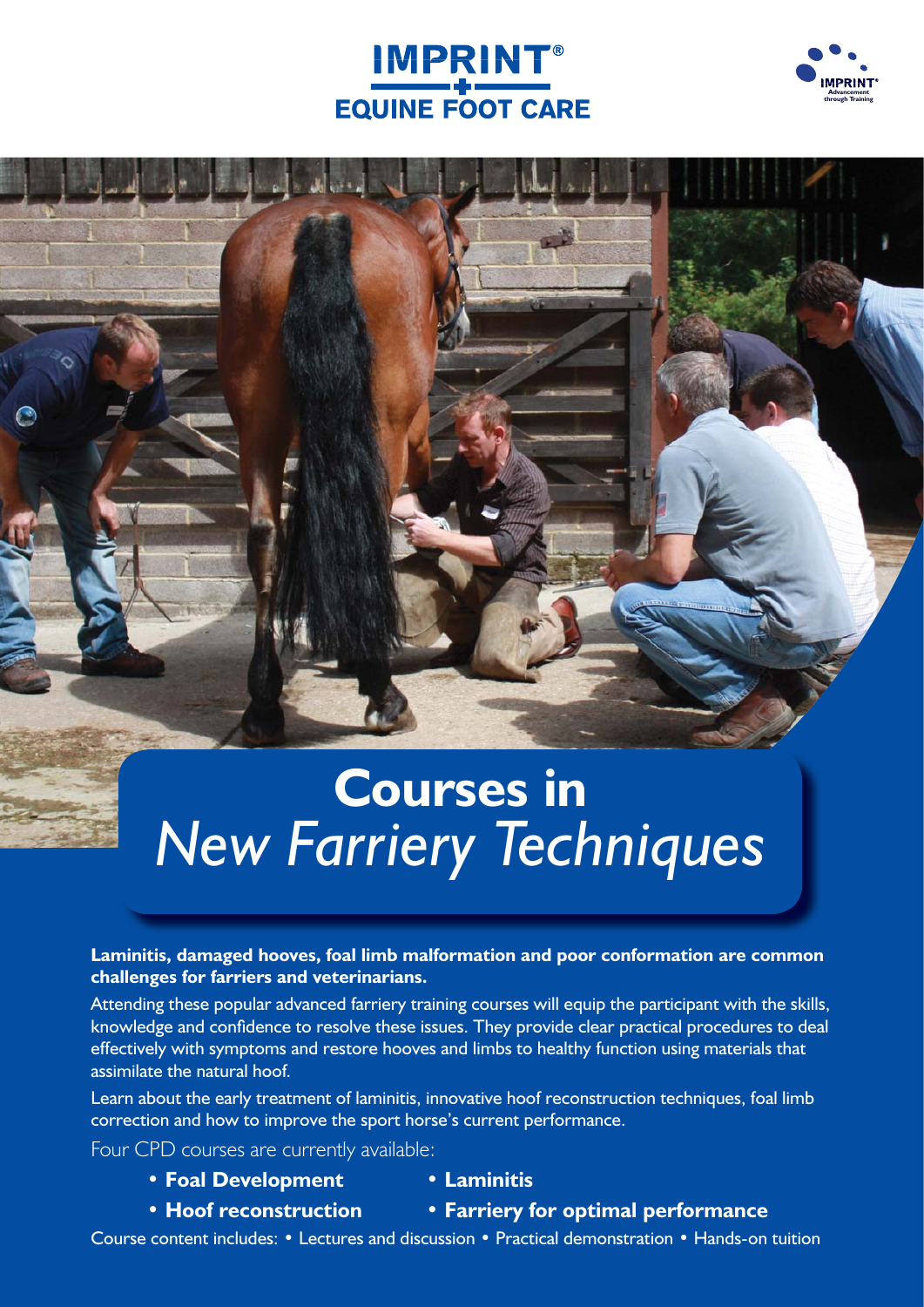# Foal Development

#### **This course addresses treatment of Angular Limb Deformity (ALD) and Flexural Deformities.**

Associated symptoms are discussed and effective practical corrective techniques practiced.

Modern materials that more closely assimilate hoof structures are used. The Imprint Foal shoe and the fitting of extensions along with hoof extensions and graduations created from Imprint Hoof Repair are demonstrated.

Morbid specimens are normally used, with occasional live cases when possible.



## Laminitis

#### **This course addresses the pathophysiology of laminitis subsequent to the acute onset.**

Utilizing radiographic assessment, it teaches practical farriery for first aid treatment and covers the requirements for ongoing care.



### Hoof Reconstruction

#### **This course covers the treatment of a variety of debilitating conditions of the hoof.**

Subject matter includes:

Recognition and understanding of causes.

Introduction to Imprint Hoof Repair materials.

Treatment of hoof cracks, hoof reconstruction, casting, graduation and extensions.

Various procedures are practiced.



## Farriery for Optimal Performance

This course is focused on assessing the sport horse's limbs and feet, and particularly helping those with less than ideal conformation and lameness issues.